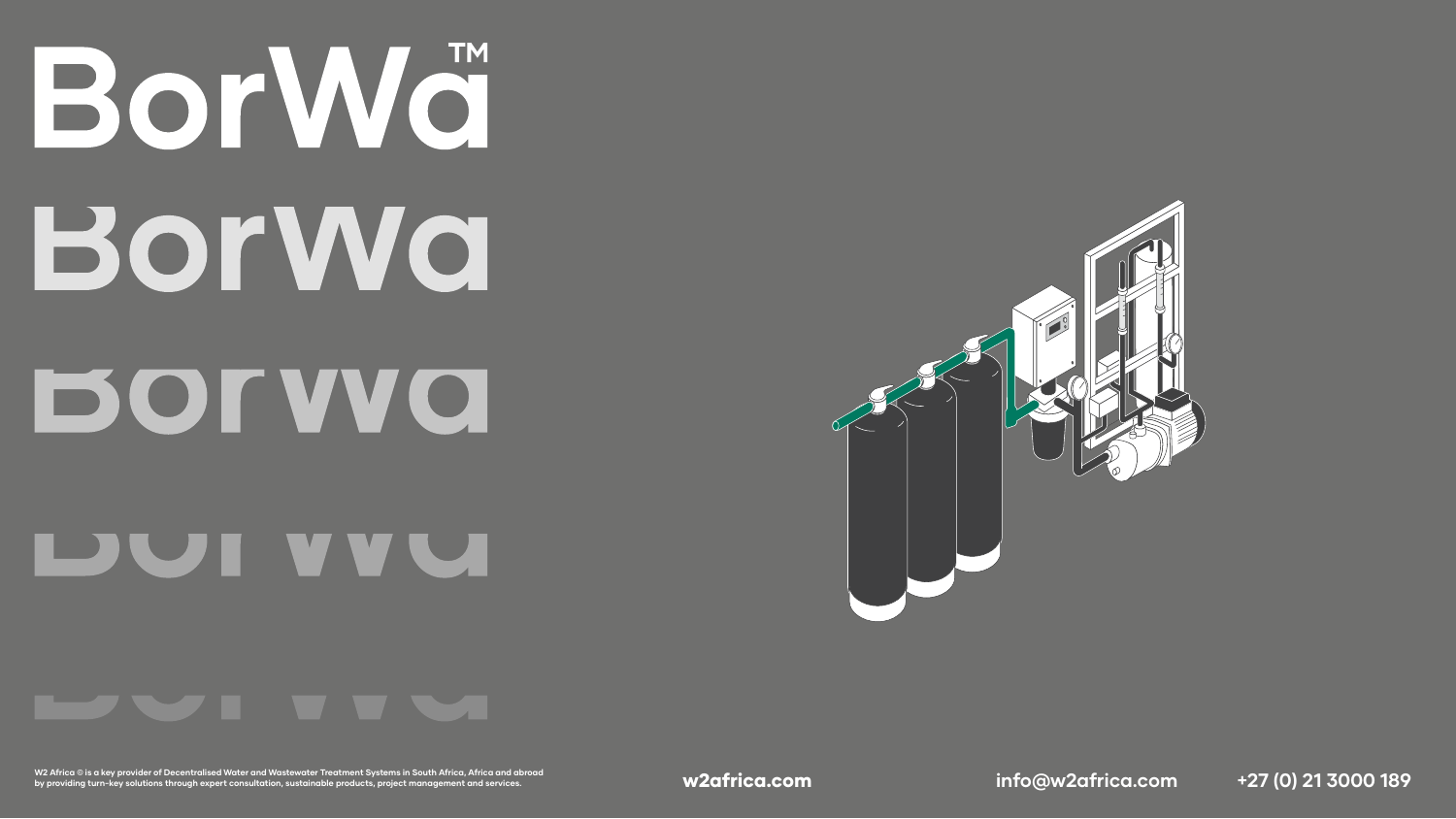**The BorWa™**

**is a water treatment plant that applies advanced technology to treat groundwater to drinking water quality (SANS 241).** 

**Water is life. Remove hazards from your borehole water by treating it to drinking water quality because your health comes first.**

## **BorWa**

The BorWa™ consists of advanced water treatment units that are configured to treat typical groundwater

an instant drinking water supply system.